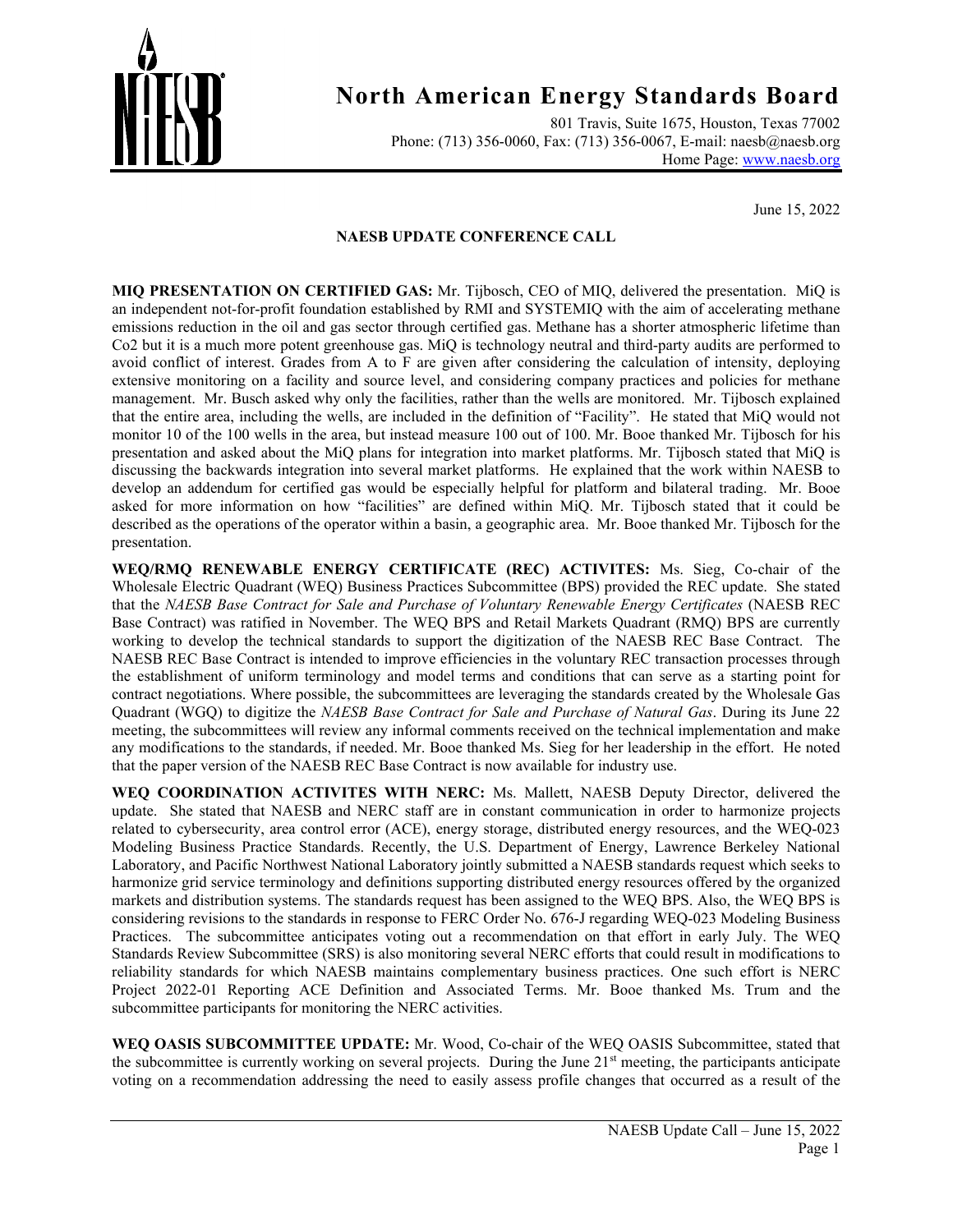

801 Travis, Suite 1675, Houston, Texas 77002 Phone: (713) 356-0060, Fax: (713) 356-0067, E-mail: naesb@naesb.org Home Page: [www.naesb.org](http://www.naesb.org/)

Preemption and Right of First Refusal (PROFR) process and reviewing any formal comments submitted on the no action recommendation after a review of the Concomitant standards. Also, proposed revisions to Table 25-3, the PROFR Process Table, may also be voted on during the June 21st meeting. A standards request to review FERC Order No. 881 and implement ambient-adjusted ratings on the transmission lines may be triaged to the WEQ OASIS Subcommittee and placed on a future meeting agenda. Mr. Booe thanked Mr. Wood for the update. He noted that the triage of the standards request would conclude on June 27<sup>th</sup>.

**WEQ/RMQ DOE COMMON LIST OF GRID SERVICES STANDARDS REQUEST:** Mr. Phillips, Chair of the WEQ Executive Committee and the WEQ Business Practices Subcommittee, provided the update. The WEQ Business Practices Subcommittee held a kick off meeting in mid-June to begin discussion on Standards Request R22001. The request proposes technology neutral, standardized definitions of common grid service names, definitions, and performance characteristics. The development effort will first focus on the wholesale electric markets and, once that work is complete, move to the retail electric markets with the RMQ BPS picking up the standards development activities. Ms. Weaver asked whether the materials from the mid-June WEQ BPS meeting are available online. Mr. Phillips stated that the materials are posted to the WEQ BPS page.

**WEQ ENERGY STORAGE & DISTRIBUTED ENERGY RESOURCES ACTIVITES:** Mr. Phillips, Chair of the WEQ Executive Committee and the WEQ Business Practices Subcommittee, provided the update. The WEQ BPS is developing standards to support distributed energy resources (DERs) in support of the wholesale electric industry's effort to implement FERC Order Nos. 841 and 2222. Recent meetings have focused on developing standards to define registration process. Given the applicability of the work that may be developed under Standards Request R22001 which also addresses grid services, the WEQ BPS determined that it would be prudent to pause the work on FERC Order No. 2222 and address the grid services definitions first. Mr. Booe noted that the WEQ BPS has been a busy group. He stated that Mr. Phillips and Ms. Sieg working together as Co-chairs has been great.

**WGQ: RENEWABLE NATURAL GAS AND CERTIFIED GAS ADDENDUM UPDATE:** Mr. Sappenfield, Chair of the WGQ Contracts Subcommittee provided the update. The WGQ Contracts Subcommittee has held a series of meetings to develop a Renewable Natural Gas (RNG) Addendum to the *NAESB Base Contract for Sale and Purchase of Natural Gas*. The addendum, which will address both voluntary and regulated markets, contains the terms and conditions specific to RNG transactions and also the technical implementation to transact using distributed ledger technologies, such as blockchains. The next meeting to address RNG will be held on June 30, 2022. Additionally, the board took action during its April 14th meeting to add certified gas to the active 2022 WGQ Annual Plan. A planning meeting for the development of the addendum was held on June  $2<sup>nd</sup>$  and several comments were submitted after the meeting regarding whether the name of the product. The next meeting to discuss the sustainably produced gas/responsibly sourced gas/certified gas addendum is scheduled for June 16, 2022. Mr. Agen thanked Mr. Sappenfield and NAESB for their work on the effort. He stated that the American Gas Association supports moving forward with the certified gas addendum and would appreciate revisiting the terminology for the product. Mr. Booe thanked Mr. Agen for his comments and thanked Mr. Sappenfield for his guidance through the development of the addendums to the NAESB Base Contract.

**REGULATORY AND BOARD ACTIVITIES UPDATE:** Mr. Booe, NAESB Executive Vice President and Chief Administrative Operator, provided the Regulatory and Board Activities update. He stated that the Board Strategy Committee is now working to finalize the 2022 NAESB Standards Development Survey. The survey is distributed every two years and provides an opportunity to receive input on standards development from a wide audience. The survey is expected to be made available in late June or early July. All of the comments received will be posted and discussed during the September 1, 2022 Board of Directors Meeting including the Meeting of the Members and Strategic Session.

**NEXT CONFERENCE CALL:** The next NAESB Update Conference Call is scheduled for August 16, 2022 from 1:00 PM - 2:00 PM Central. The agenda and any work papers will be posted on the NAESB Update Call page of the NAESB website, accessible at the following link[: http://www.naesb.org/monthly\\_update.asp.](http://www.naesb.org/monthly_update.asp) We hope you can join us. If there are particular topics you would like to see covered or if you would like to receive additional information, please contact the NAESB Office by phone at (713) 356-0060 or email at naesb $\omega$ naesb.org.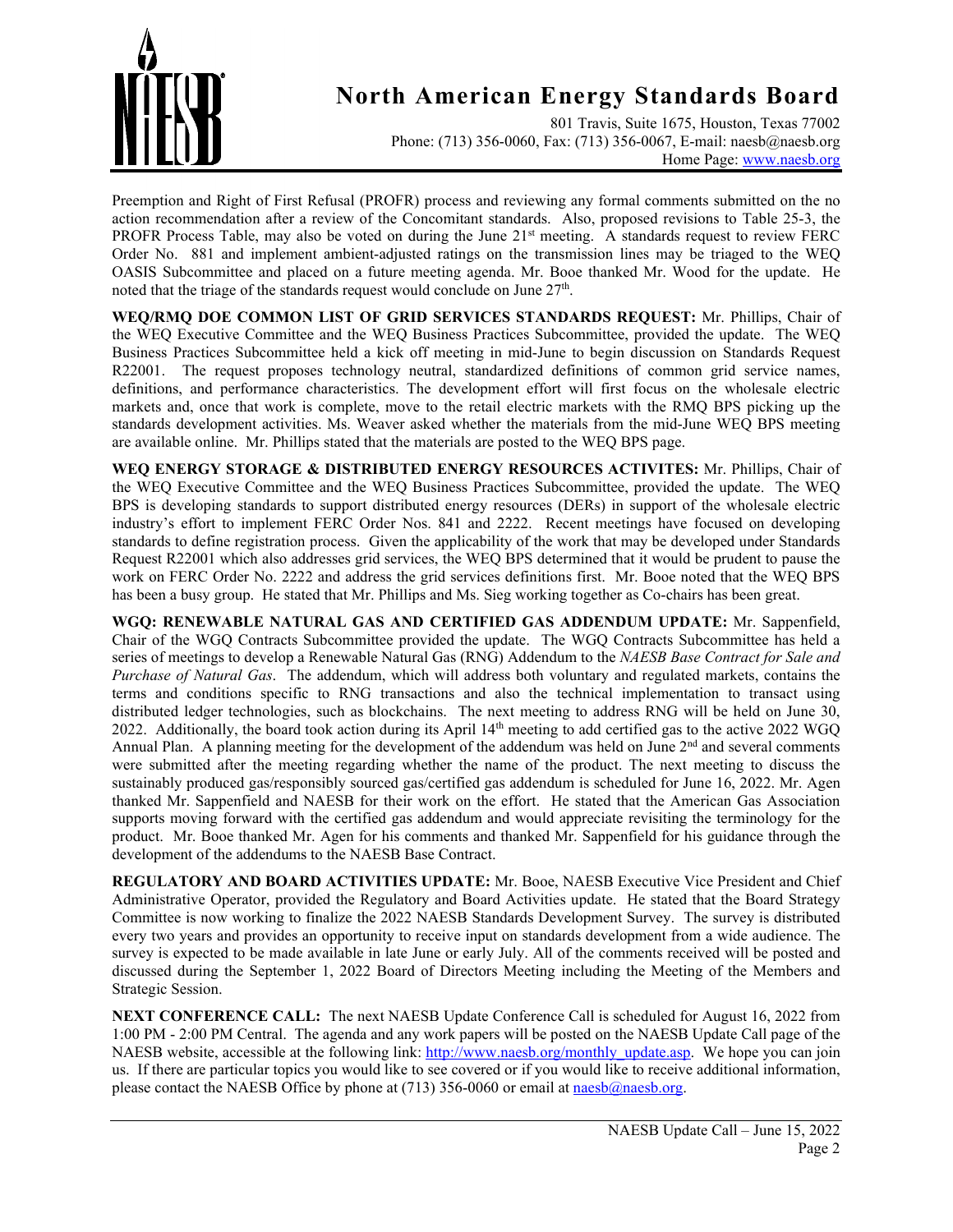

801 Travis, Suite 1675, Houston, Texas 77002 Phone: (713) 356-0060, Fax: (713) 356-0067, E-mail: naesb@naesb.org Home Page: [www.naesb.org](http://www.naesb.org/)

| <b>NAESB Update Conference Call, Participant List</b> |                                                 |  |
|-------------------------------------------------------|-------------------------------------------------|--|
| June 15, 2022 1:00 PM Central<br>Organization<br>Name |                                                 |  |
| Denise Adams                                          | <b>ONEOK</b>                                    |  |
| Matthew Agen                                          | American Gas Association                        |  |
| Diane Antonelli                                       | PJM Interconnection                             |  |
| Rebecca Batchelder                                    | <b>BP</b>                                       |  |
| Jonathan Booe                                         | North American Energy Standards Board           |  |
| Jim Busch                                             | <b>BP</b>                                       |  |
| Donald Coffin                                         | Green Button Alliance                           |  |
| Michelle Coon                                         | <b>OATI</b>                                     |  |
| <b>Brad Cox</b>                                       | Tenaska                                         |  |
| David Crabtree                                        | <b>TECO</b> Energy                              |  |
| Valerie Crockett                                      | Tennessee Valley Authority                      |  |
| Stephen Crutchfield                                   | North American Electric Reliability Corporation |  |
| Paolo D'Alessandro                                    | <b>TECO</b> Energy                              |  |
| Paul Dajewski                                         | PJM Interconnection                             |  |
| Kara Fidanza                                          | <b>NRG</b>                                      |  |
| Tomislav Fischbach                                    | Sacramento Municipal Utility District           |  |
| Karen Frank                                           | <b>MISO</b> Energy                              |  |
| Cory Herbolsheimer                                    | NV Energy                                       |  |
| Joel Hindman                                          | Golden Pass LNG                                 |  |
| Julie Hudson                                          | <b>ONEOK</b>                                    |  |
| Michael Kaufmann                                      | <b>NRG</b>                                      |  |
| Bryan Kelly                                           | Power Costs, Inc.                               |  |
| David Kimmel                                          | PJM Interconnection                             |  |
| Tom Kraft                                             | <b>ONEOK</b>                                    |  |
| Anna Kuperstein                                       | <b>Boardwalk Pipelines</b>                      |  |
| Renee Lani                                            | American Public Gas Association                 |  |
| Nichole Lopez                                         | Kinder Morgan Inc.                              |  |
| Elizabeth Mallett                                     | North American Energy Standards Board           |  |